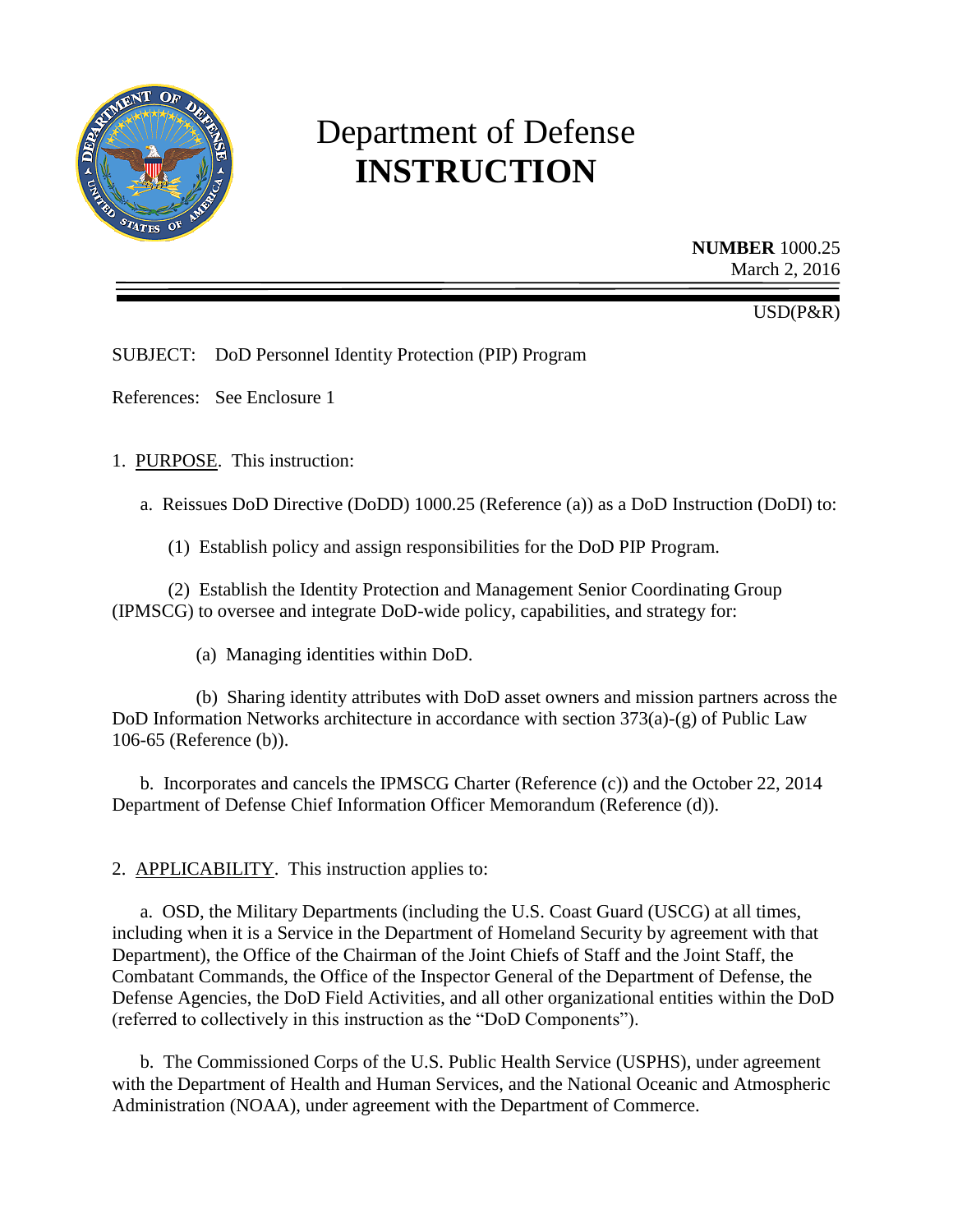3. POLICY. It is DoD policy that:

a. The PIP Program will use emerging technologies to support the protection of individual identity and to assist with safeguarding DoD physical assets, networks, and systems from unauthorized access based on fraudulent or fraudulently obtained credentials.

b. DoD identification (ID) cards will be issued to eligible individuals using the Real Time Personnel Identification System (RAPIDS) by authenticating their identity against the Defense Enrollment Eligibility Reporting System (DEERS) in accordance with Volumes 1 and 2 of DoD Manual 1000.13 (Reference (e)), and DoDI 1341.2 (Reference (f)).

c. DoD ID cards serve as the authoritative assertion of identity and are used as proof of DoD affiliation. DoD ID cards should be authenticated against DEERS, global directory services, or DoD Public Key Infrastructure (PKI) services in real-time whenever possible.

d. The authentication of users and the granting of logical and physical access is a combination of enterprise-wide and local functions that operate in accordance with this instruction, DoD 5200.08-R, DoDI 5200.08, DoDI 5200.46, DoDI 8500.01, and DoDI 8520.03 (References (g) through (k)).

e. The IPMSCG oversees the PIP Program.

4. RESPONSIBILITIES. See Enclosure 2.

5. INFORMATION COLLECTION REQUIREMENTS. The personnel information transfer to PIP systems, referred to throughout this instruction, does not require licensing with a report control symbol in accordance with paragraph 1b(13), Enclosure 3, Volume 1 of DoD Manual 8910.01 (Reference (l)).

6. RELEASABILITY. **Cleared for public release.** This instruction is available on the Internet from the DoD Issuances Website at http://www.dtic.mil/whs/directives.

7. EFFECTIVE DATE. This instruction is effective March 2, 2016.

Robert O. Work Deputy Secretary of Defense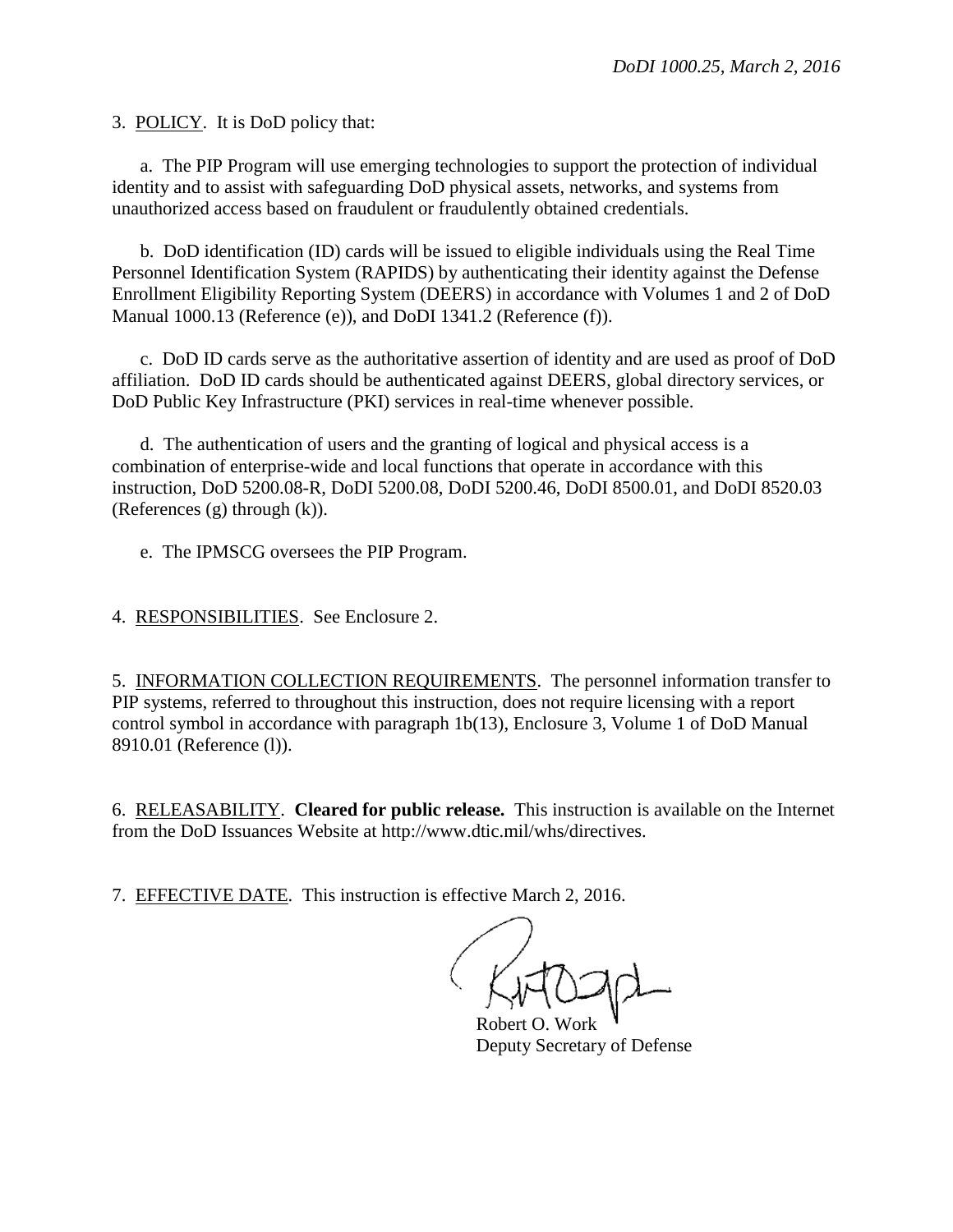Enclosures

- 1. References
- 2. Responsibilities
- 3. IPMSCG

Glossary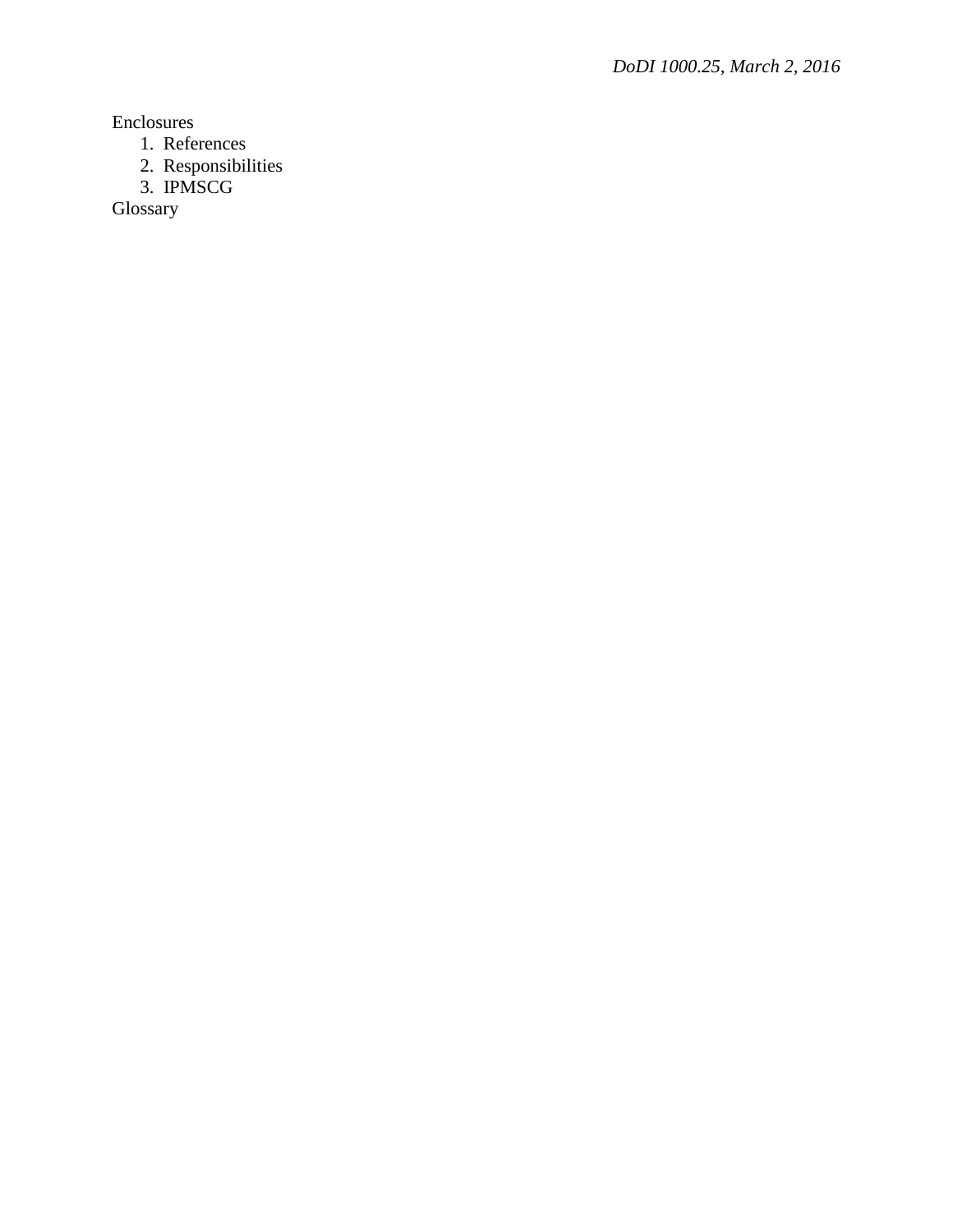# **TABLE OF CONTENTS**

| UNDER SECRETARY OF DEFENSE FOR PERSONNEL AND READINESS          |  |
|-----------------------------------------------------------------|--|
|                                                                 |  |
| ASSISTANT SECRETARY OF DEFENSE FOR HEALTH AFFAIRS (ASD(HA)) AND |  |
| ASSISTANT SECRETARY OF DEFENSE FOR MANPOWER AND RESERVE         |  |
|                                                                 |  |
|                                                                 |  |
|                                                                 |  |
|                                                                 |  |
|                                                                 |  |
|                                                                 |  |
|                                                                 |  |
|                                                                 |  |
|                                                                 |  |
|                                                                 |  |
|                                                                 |  |
|                                                                 |  |
|                                                                 |  |
|                                                                 |  |
|                                                                 |  |
|                                                                 |  |
|                                                                 |  |
|                                                                 |  |
|                                                                 |  |
|                                                                 |  |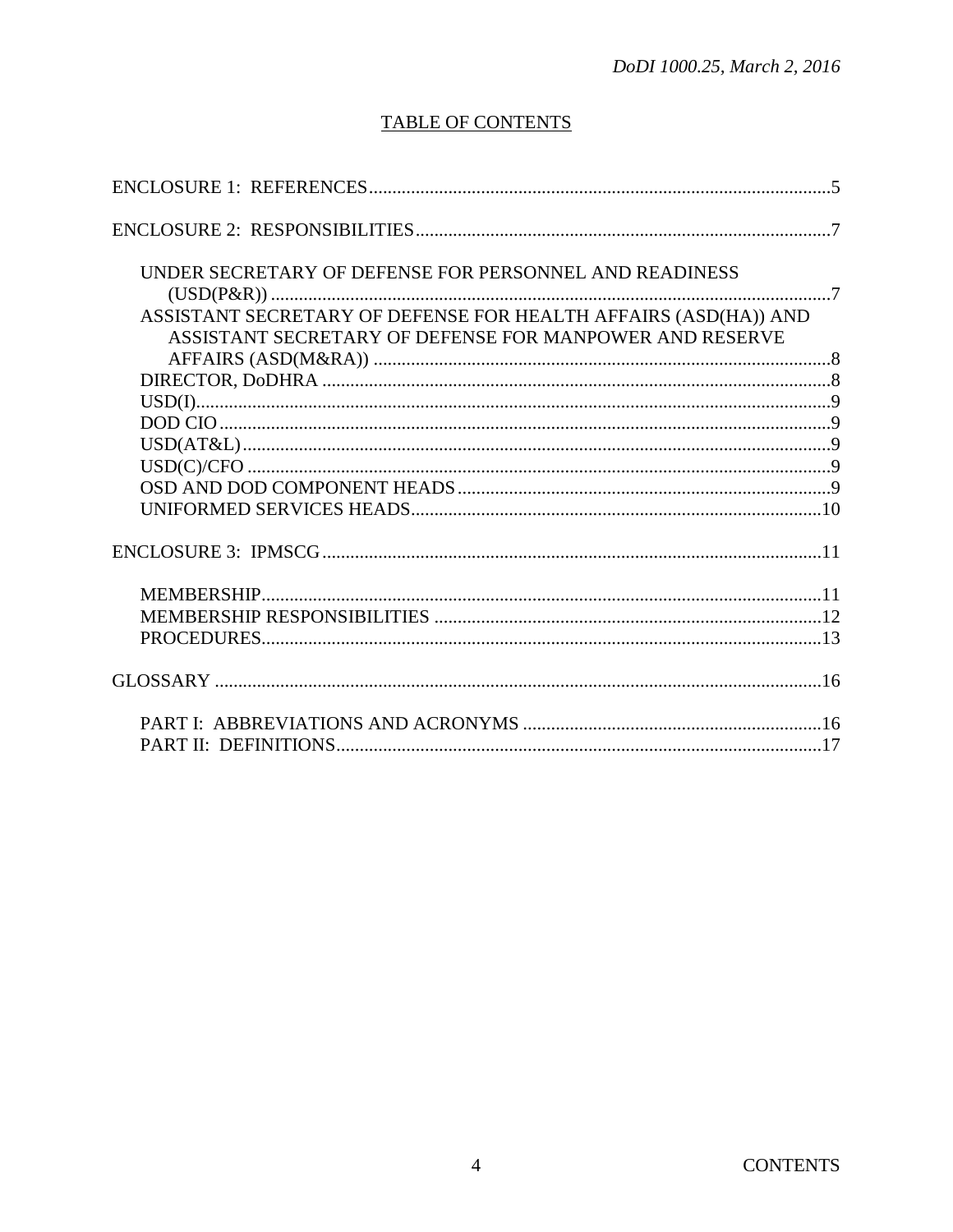# ENCLOSURE 1

#### REFERENCES

- (a) DoD Directive 1000.25, "DoD Personnel Identity Protection (PIP) Program," July 19, 2004 (hereby cancelled)
- (b) Section 373 (a)-(g) of Public Law 106-65, "National Defense Authorization Act for Fiscal Year 2000," October 5, 1999 (section titled "Use of Smart Card Technology in the Department of Defense"). $<sup>1</sup>$ </sup>
- (c) DoD Chief Information Officer Memorandum, "Identity Protection and Management Senior Coordinating Group," October 22, 2014 (hereby canceled)
- (d) DoD Chief Information Officer Memorandum, "Identity Management Senior Coordinating Group," January 12, 2004 (hereby canceled)
- (e) DoD Manual 1000.13, Volumes 1 and 2, "DoD Identification (ID) Cards," January 23, 2014
- (f) DoD Instruction 1341.2, "Defense Enrollment Eligibility Reporting System (DEERS) Procedures," March 19, 1999
- (g) DoD 5200.08-R, "Physical Security Program," April 9, 2007, as amended
- (h) DoD Instruction 5200.08, "Security of DoD Installations and Resources and the DoD Physical Security Review Board (PSRB)," December 10, 2005, as amended
- (i) DoD Instruction 5200.46, "DoD Investigative and Adjudicative Guidance for Issuing the Common Access Card (CAC)," September 9, 2014
- (j) DoD Instruction 8500.01, "Cybersecurity," March 14, 2014
- (k) DoD Instruction 8520.03, "Identity Authentication for Information Systems." May 13, 2011
- (l) DoD Manual 8910.01, Volume 1, "DoD Information Collections Manual: Procedures for DoD Internal Information Collections," June 30, 2014
- (m) DoD Instruction 1336.05, "Automated Extract of Active Duty Military Personnel Records," July 28, 2009, as amended
- (n) DoD Instruction 7730.54, "Reserve Components Common Personnel Data System (RCCPDS)," May 20, 2011
- (o) DoD Instruction 1000.13, "Identification (ID) Cards for Members of the Uniformed Services, Their Dependents, and Other Eligible Individuals," January 23, 2014
- (p) Title 5, United States Code

 $\overline{a}$ 

- (q) DoD Directive 5400.11, "DoD Privacy Program," October 29, 2014
- (r) DoD 5400.11-R, "Department of Defense Privacy Program," May 14, 2007
- (s) DoD Instruction 5200.01, "DoD Information Security Program and Protection of Sensitive Compartmented Information," October 9, 2008, as amended
- (t) DoD Instruction 5200.02, "DoD Personnel Security Program (PSP)," March 21, 2014, as amended
- (u) DoD Manual 5200.01, Volumes 1-4, "DoD Information Security Program," February 24, 2012, as amended
- (v) Joint Requirement Oversight Council Memorandum 091-09, "Public Key Infrastructure Capability Development Document," May 22, 2009<sup>2</sup>

<sup>&</sup>lt;sup>1</sup> Published as a note following section 113 of title 10, United States Code.

<sup>&</sup>lt;sup>2</sup> Copies may be obtained by contacting the Defense Manpower Data Center at dodipmscg@mail.mil.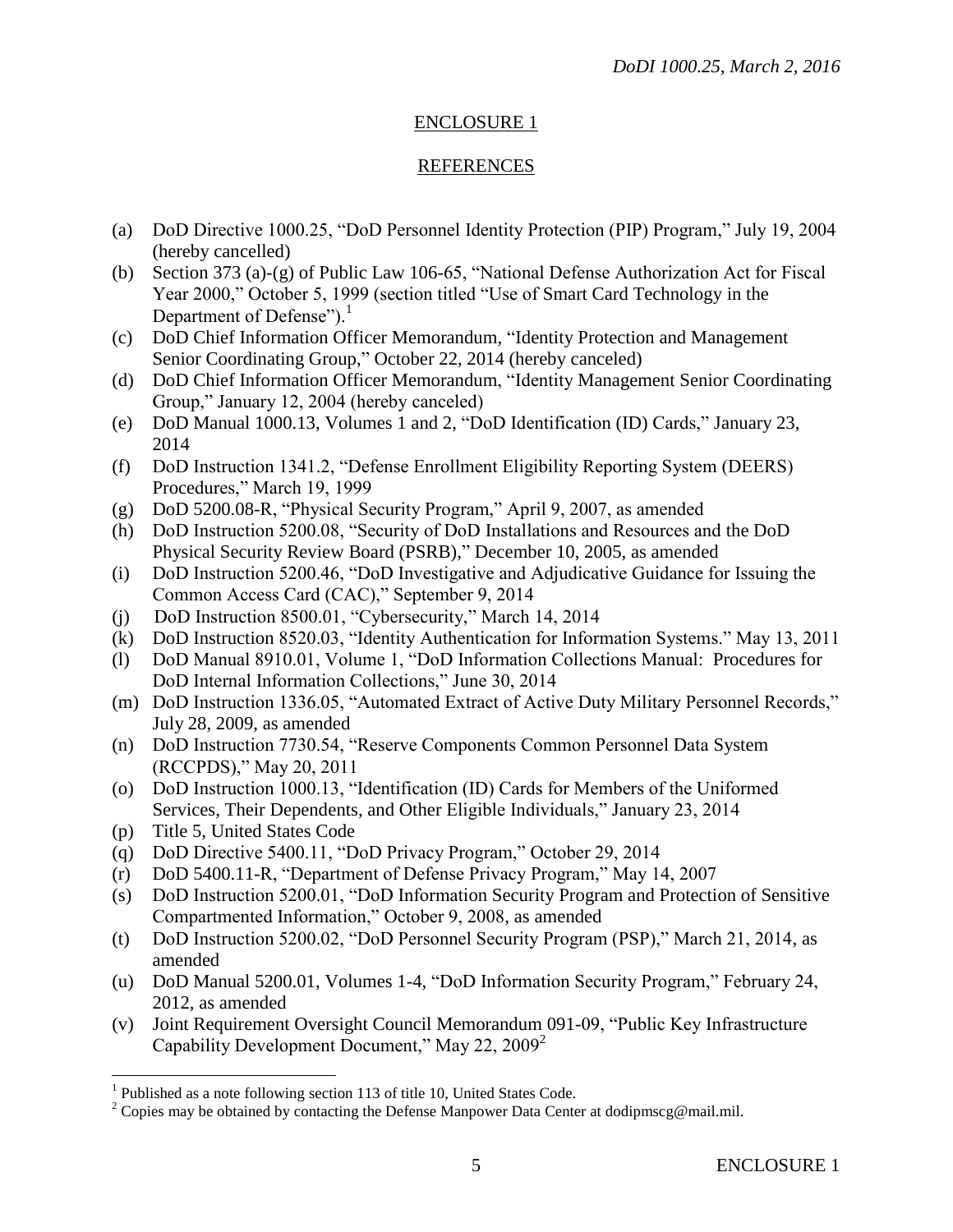- (w) Homeland Security Presidential Directive 12, "Policy for a Common Identification Standard for Federal Employees and Contractors," August 27, 2004
- (x) Federal Chief Information Officers Council, "Federal Identity, Credential, and Access Management (FICAM) Roadmap and Implementation Guidance," December 2, 2011<sup>3</sup>
- (y) Federal Information Processing Standards Publication 201-2, "Personal Identity Verification (PIV) of Federal Employees and Contractors," August 2013
- (z) DoD Chief Information Officer Memorandum, "Department of Defense Chief Information Officer Executive Board's Identity Council (IdC)," September 13, 2012<sup>4</sup>
- (aa) Joint Publication 1-02, "Department of Defense Dictionary of Military and Associated Terms," current edition

 $\overline{a}$ 

 $3$  Copies may be obtained at http://www.idmanagement.gov/.

<sup>&</sup>lt;sup>4</sup> Copies may be obtained by contacting the Defense Manpower Data Center at dodipmscg@mail.mil.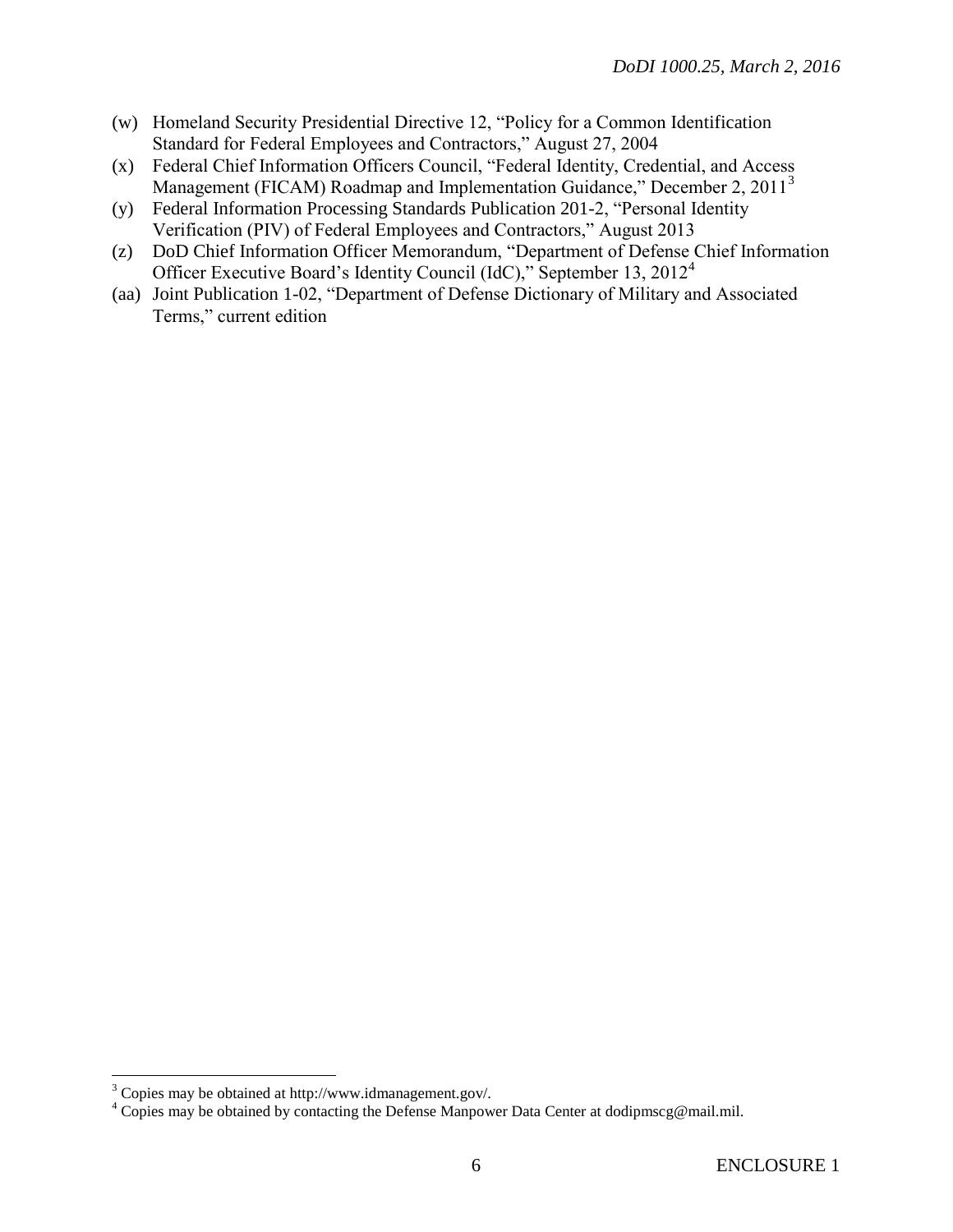# ENCLOSURE 2

# RESPONSIBILITIES

#### 1. UNDER SECRETARY OF DEFENSE FOR PERSONNEL AND READINESS (USD( $P\&R$ )). In addition to the responsibilities in section 8 of this enclosure, the USD( $P\&R$ ):

a. Serves as the Principal Staff Assistant (PSA) for the PIP Program, and appoints the designated approving authority for these systems and this program.

b. Establishes policy for the PIP Program, including setting minimum acceptable criteria for the establishment and confirmation of personal identity and for the issuance of DoD personnel identity verification credentials, and approving additional systems under the PIP Program. Systems or capabilities under the purview of the PIP Program include, but are not limited to:

(1) DEERS and the RAPIDS, which will be used for identity management operations.

(2) A web service capability for DoD to connect to federal agencies and private sector business partners to share identity attributes.

(3) A capability to provide a rapid registration and tracking system for evacuees during non-combatant evacuations.

(4) A capability to issue and manage a DoD-wide credential that provides authentication services to self-service applications within DoD.

(5) A capability to support DoD identity and access management (IdAM) activities by making available, through web service interfaces, identity attributes stored within DEERS of DoD personnel.

c. In coordination with the Under Secretary of Defense for Intelligence (USD(I)) and in support of the DoD Physical Security Program, maintains the Identity Matching Engine for Security and Analysis to support the vetting of DoD credentialed personnel.

d. Coordinates with the appropriate DoD and OSD Components, such as the Office of the Under Secretary of Defense for Acquisition, Technology, and Logistics (USD(AT&L)), the Office of the USD(I), the Office of the Department of Defense Chief Information Officer (DoD CIO), and the Office of the Under Secretary of Defense (Comptroller)/Chief Financial Officer, Department of Defense, (USD(C)/CFO), on PIP Program acquisition, communications, and funding, as required.

e. Jointly, with the DoD CIO:

(1) Oversees the IPMSCG.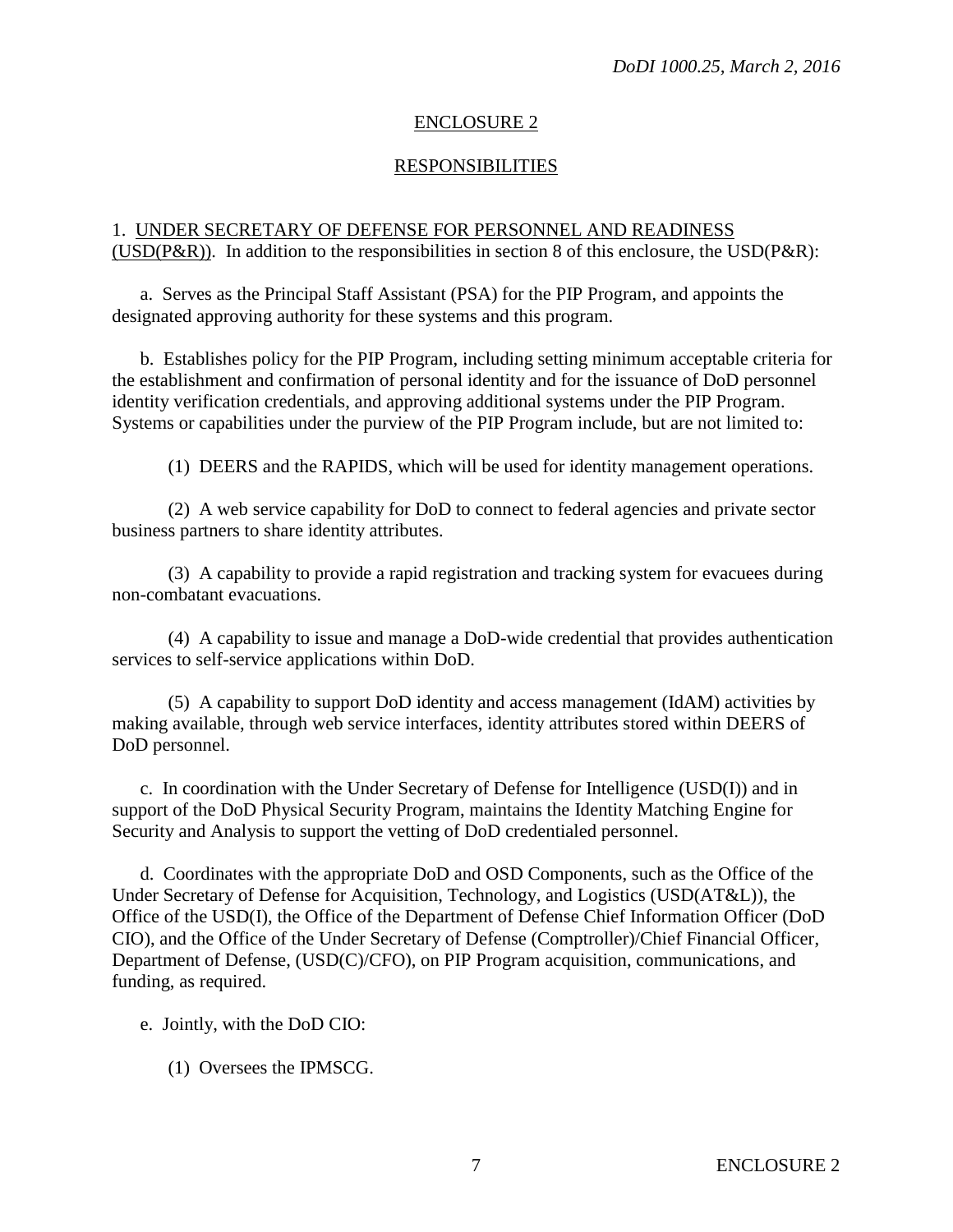(2) Reviews the governance structure and activities of the IPMSCG on an annual basis.

f. Coordinates with the USD(I) on PIP management, oversight, and implementation for intelligence, counterintelligence, and security programs.

g. Establishes user groups, as necessary.

# 2. ASSISTANT SECRETARY OF DEFENSE FOR HEALTH AFFAIRS (ASD(HA)) AND ASSISTANT SECRETARY OF DEFENSE FOR MANPOWER AND RESERVE AFFAIRS  $(ASD(M&RA))$ . Under the authority, direction, and control of the USD(P&R) and in coordination with each other and the Director, DoD Human Resources Activity (DoDHRA), the ASD(HA) and the ASD(M&RA) develop guidance and procedures pertaining to healthcare and dental, personnel, and National Guard and Reserves policies, respectively, that impact the PIP Program.

3. DIRECTOR, DoDHRA. Under the authority, direction, and control of the USD(P&R) and in addition to the responsibilities in sections 8 of this enclosure, the Director, DoDHRA:

a. Develops procedures for the oversight, funding, personnel staffing, direction, and functional management of the PIP Program.

b. Coordinates with the ASD(R), the ASD(HA), and the ASD(M&RA) on personnel, healthcare, and National Guard and Reserve policies that impact the PIP Program.

c. Coordinates with the USD(I) on personnel, intelligence, counterintelligence and security policies.

d. Through the Director, Defense Manpower Data Center (DMDC):

(1) Participates and leads user groups, as established by the USD(P&R), and as necessary.

(2) Serves as the IPMSCG Executive Secretariat.

(3) Coordinates recommended changes supporting the PIP Program with the IPMSCG, as necessary.

(4) Operates PIP systems and provides the technical and functional management of the PIP Program, as designated.

(5) Coordinates recommended changes supporting the PIP Program with the IPMSCG, as necessary.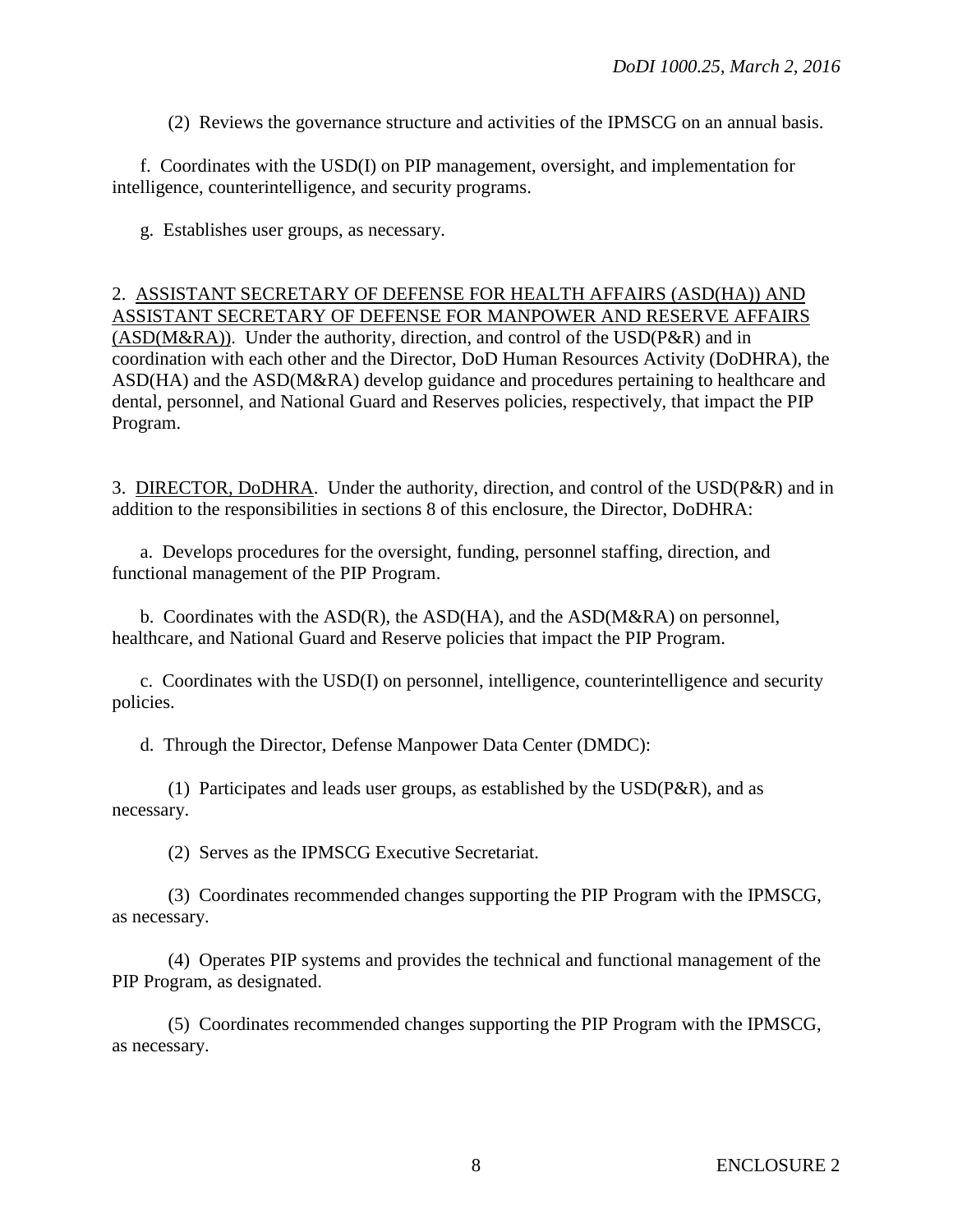4. USD(I). In addition to the responsibilities in section 8 of this enclosure, the USD(I):

a. Oversees the PIP implementation for intelligence, counterintelligence, and security programs.

b. Coordinates with the USD(P&R) and DoD CIO on activities regarding management and oversight of PIP implementation for intelligence, counterintelligence, and security programs.

5. DoD CIO. In addition to the responsibilities in section 8 of this enclosure, the DoD CIO:

a. Oversees the implementation of the PIP Program for logical access throughout DoD.

b. Coordinates with the USD(P&R) and USD(I) on activities regarding management and oversight of PIP implementation for intelligence, counterintelligence, and security programs.

c. Provides a source for digital certificates for linkage to the identity credentials to improve the functionality of PIP systems, as required.

d. Jointly, with the USD(P&R):

- (1) Oversees the IPMSCG.
- (2) Reviews the governance structure and activities of the IPMSCG on an annual basis.

6. USD(AT&L). In addition to the responsibilities in section 8 of this enclosure, the USD(AT&L) coordinates with the USD(P&R) and USD(C)/CFO on PIP system acquisition, communications, and funding.

7. USD(C)/CFO. In addition to the responsibilities in section 8 of this enclosure, the USD(C)/CFO coordinates with the USD(P&R) and USD(AT&L) on PIP system acquisition, communications, and funding.

8. OSD AND DoD COMPONENT HEADS. The OSD and DoD Component heads identified in Enclosure 3 will:

a. Appoint representatives to serve on the IPMSCG.

b. Provide timely and accurate personnel information from their authoritative personnel systems to PIP systems, as necessary.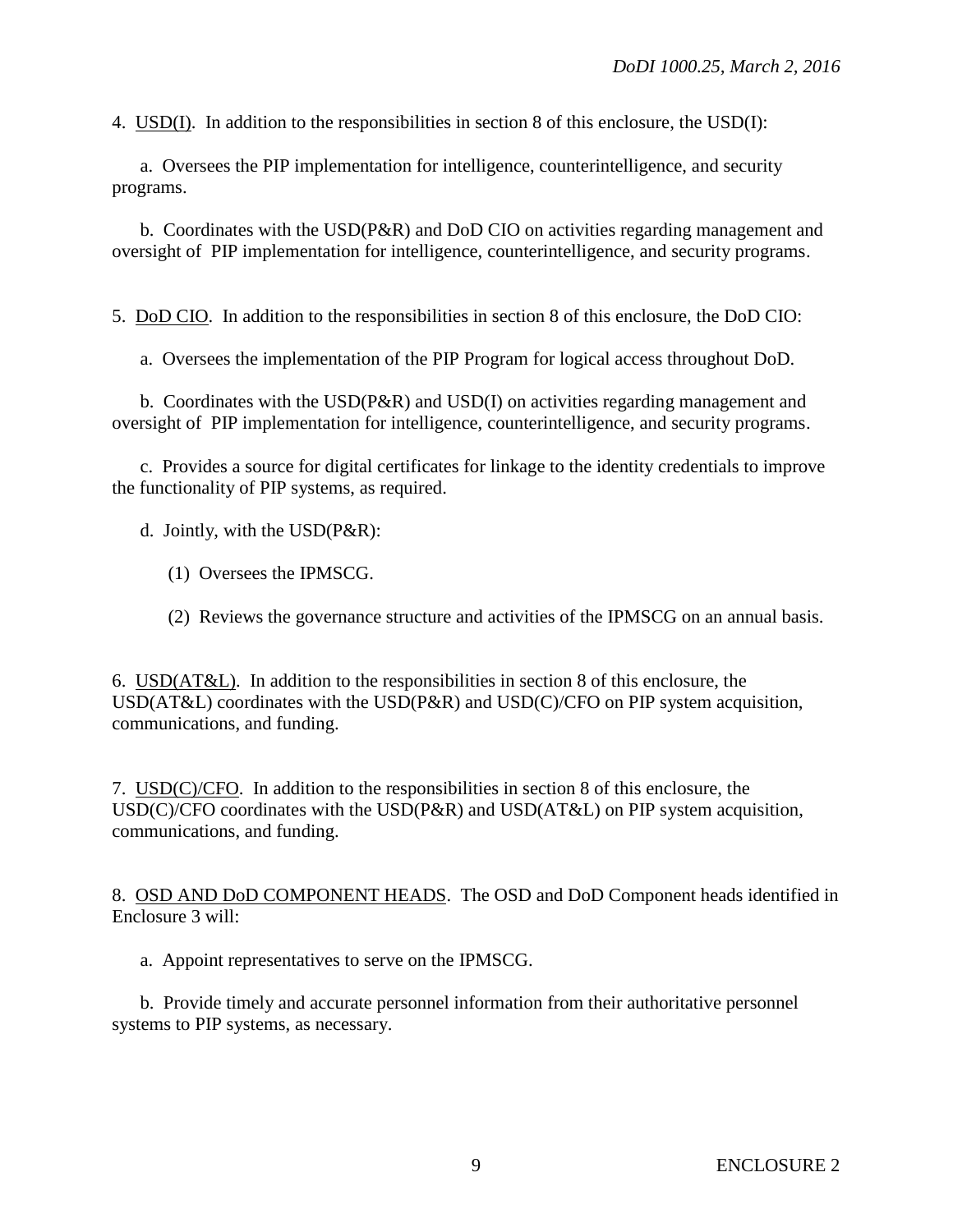9. UNIFORMED SERVICES HEADS. The uniformed services heads will provide timely and accurate personnel information from their authoritative personnel systems to PIP systems, as necessary, in accordance with DoDI 1336.05 and DoDI 7730.54 (References (m) and (n)).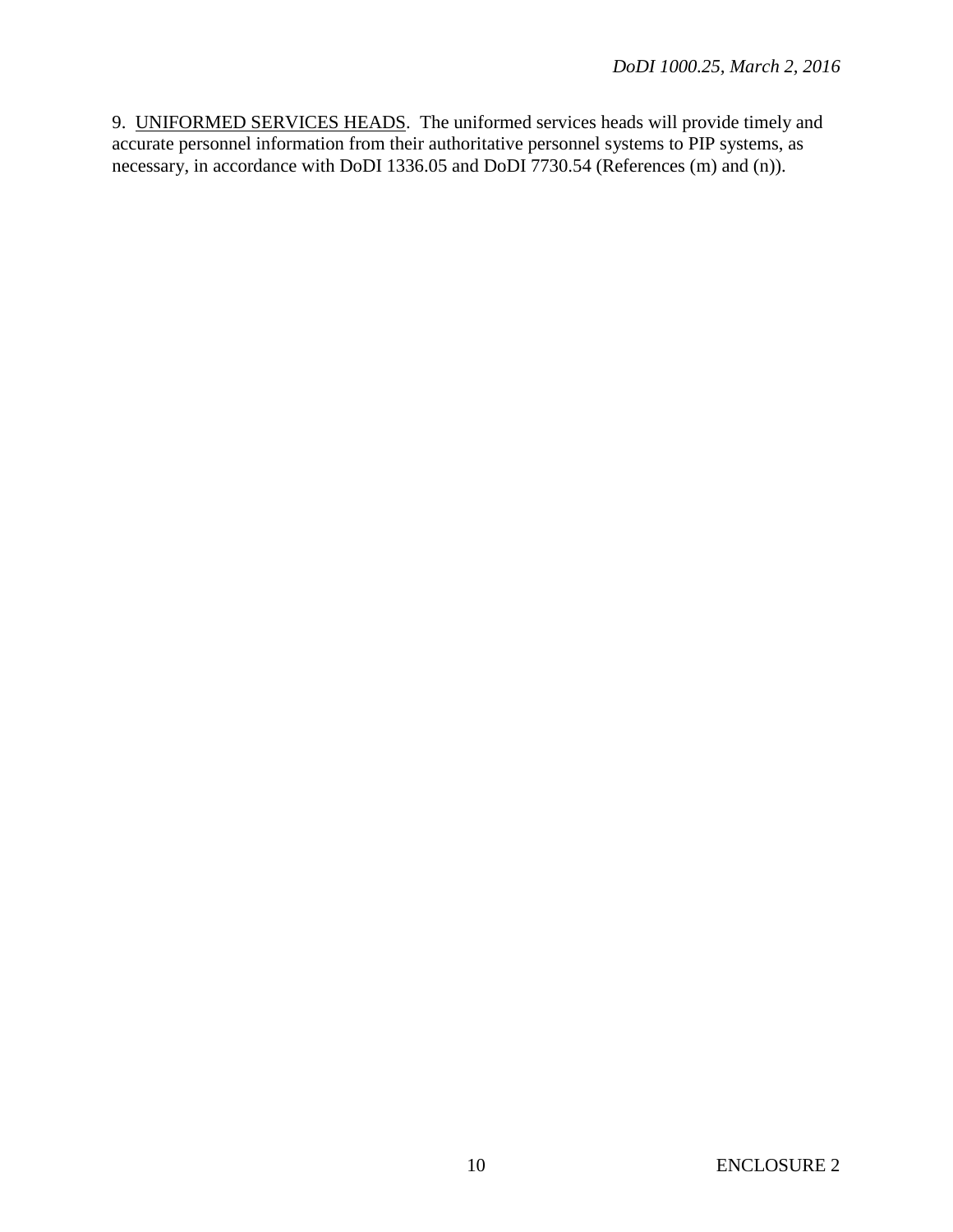#### ENCLOSURE 3

# IPMSCG

1. MEMBERSHIP. The IPMSCG consists of representatives at the general or flag officer level (or Senior Executive Service equivalent) from the Military Departments, affected PSAs within OSD, and DoD Components.

a. Chair. The DoD CIO, or designated representative, serves as IPMSCG Chair.

b. Members. Membership includes representatives from the:

(1) Department of the Army.

(2) Department of the Navy. The Department will provide three representatives: one from the Department of Navy Chief Information Office, one from the Navy, and one from the U.S. Marine Corps.

(3) Department of the Air Force.

(4) USCG.

(5) National Guard Bureau.

(6) Joint Staff, whose representative will represent the Combatant Commanders and serve as the interface between the IPMSCG and the Joint Capabilities Integration and Development System process on identity protection and management issues, as required.

(7) Office of the USD(AT&L).

(8) Office of the Under Secretary of Defense for Policy.

(9) Office of the USD(C)/CFO.

(10) Office of the USD(P&R), whose representative will be the focal point for PIP policy and programs and will jointly serve as the OSD lead for identity management efforts with the DoD CIO and USD(I) in accordance with DoDI 1000.13 (Reference (o)).

(11) Office of the USD(I), whose representative will be the focal point for PIP policy and programs for intelligence, counterintelligence and security policies and personnel.

(12) Office of the Deputy Chief Management Officer (ODCMO) of the Department of Defense.

(13) Office of Cost Assessment and Program Evaluation.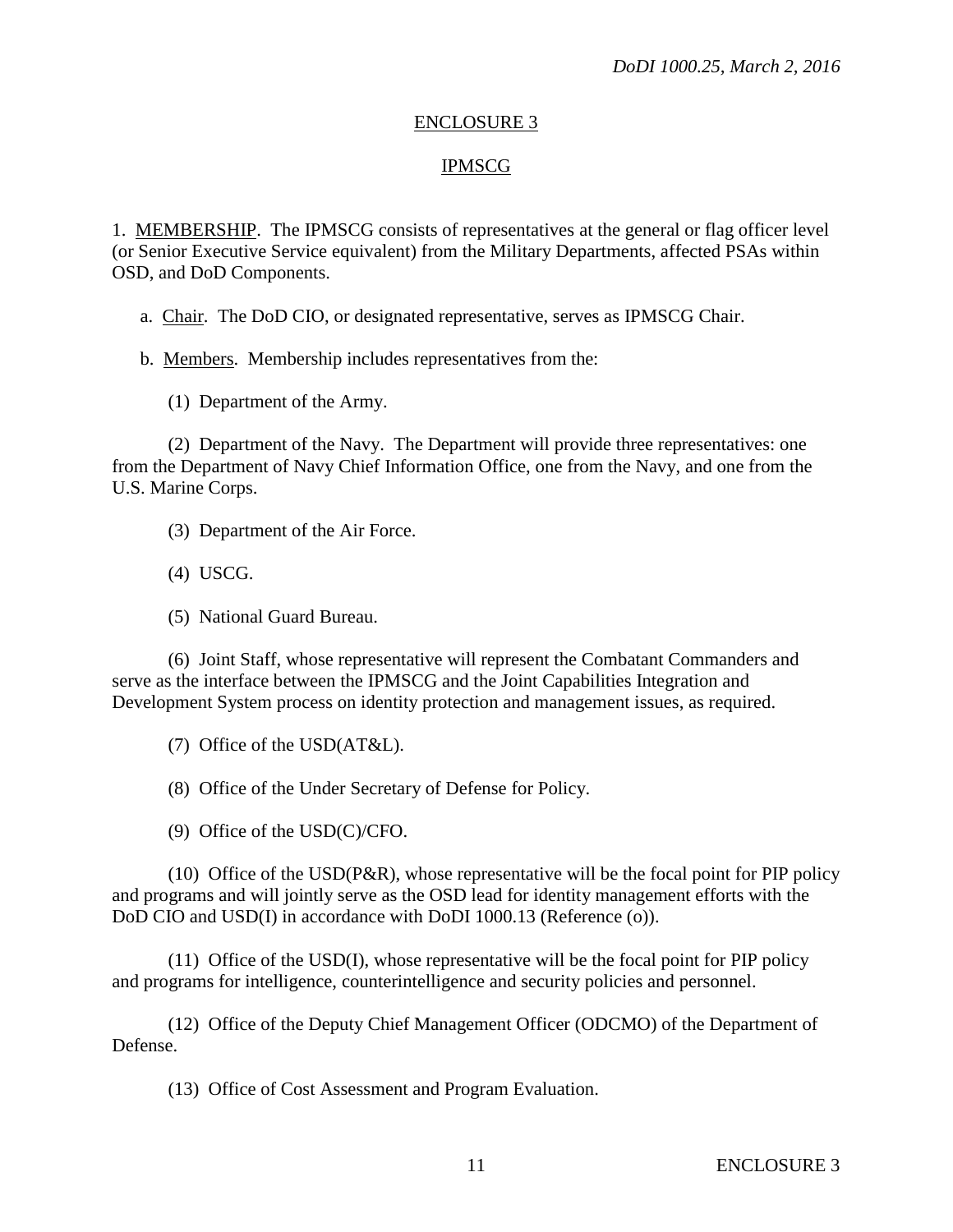(14) Office of the Director, Operational Test and Evaluation.

(15) Office of the General Counsel of the Department of Defense.

(16) United States Cyber Command.

(17) United States Strategic Command.

(18) Office of the Intelligence Community Chief Information Officer.

(19) National Security Agency/Central Security Service.

(20) Defense Information Systems Agency.

(21) Defense Privacy and Civil Liberties Division, ODCMO.

(22) Defense Forensics and Biometrics Agency (DFBA), or the DoD program lead for biometrics, as assigned.

(23) DMDC, or the DoD program lead for smart cards, as assigned.

(24) DoD PKI Program Management Office (PMO), or the DoD program lead for PKI, as assigned.

(25) Joint Information Environment Technical Synchronization Office, or the DoD program lead for IdAM, as assigned.

c. Other Attendees. At the discretion of the Chair, other individuals and organizations may be invited to attend, observe, or contribute to IPMSCG meetings and activities.

# 2. MEMBERSHIP RESPONSIBILITIES

a. Chair. The Chair:

(1) Leads all IPMSCG meetings.

(2) Approves IPMSCG meeting agendas.

(3) Considers the issues, problems, and equities presented during meetings, and provides guidance or directs specific actions.

(4) Establishes subcommittees and work groups, as required.

b. Members. IPMSCG members: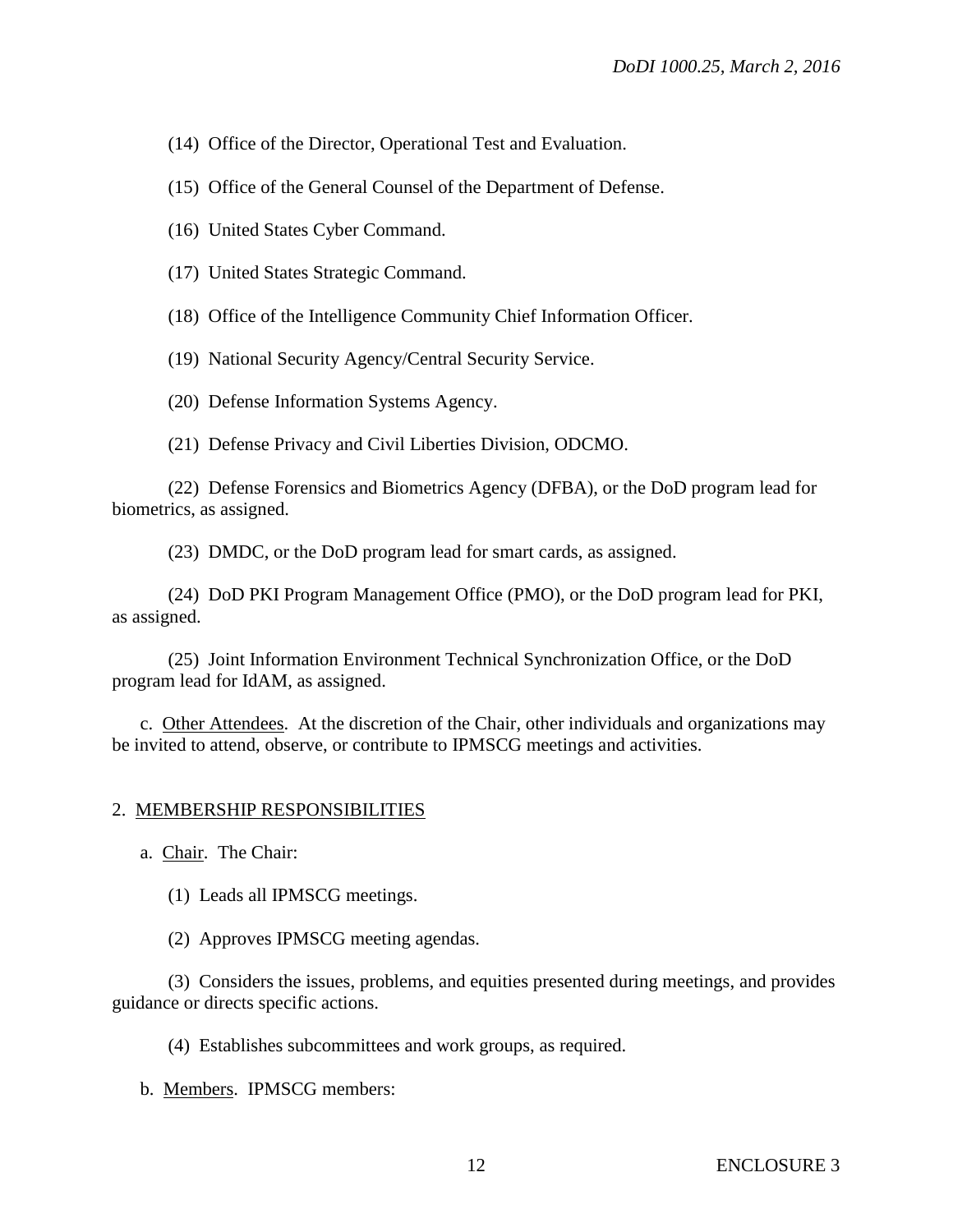(1) Designate the appropriate, qualified GS-14, GS-15, O-5, or O-6 representative to the DoD Identity Council (IdC).

(2) Ensure appropriate coordination within the larger organization.

(3) Provide requested information, data, and comments as required by the Chair.

c. Executive Secretariat. In coordination with representatives from PKI PMO, DFBA, and Joint Information Environment Technical Synchronization Office, the Executive Secretariat:

(1) Develops and coordinates agenda items, activity reports, status briefs, and information papers with the Chair and IPMSCG members.

(2) Schedules IPMSCG meetings at the direction of the Chair.

(3) Provides advanced materials for the Chair and IPMSCG members.

(4) Prepares documents reflecting the recommendations and decisions of the IPMSCG members for the Chair.

(5) Tracks and reports the status of actions to the Chair.

(6) Prepares and distributes synopses of meetings and decision papers to IPMSCG members.

(7) Supports the research, identification, evaluation, and preparation of technical reports, white papers, or other documentation on issues requiring resolution or attention, as directed by the Chair.

# 3. PROCEDURES. The IPMSCG:

a. Meets at least four times a year and at other times as directed by the Chair.

b. Recommends actions in the area of DoD's biometric, smart card, PKI efforts, and other identity management technologies and programs throughout the DoD.

c. Develops the DoD identity protection and management vision and strategy, recommends necessary policy statements, and serves as the advocate for identity protection and management for the DoD.

d. Reviews and prioritizes identity protection and management functional capabilities, strategies, and objectives in coordination with the DoD Components and other stakeholder groups.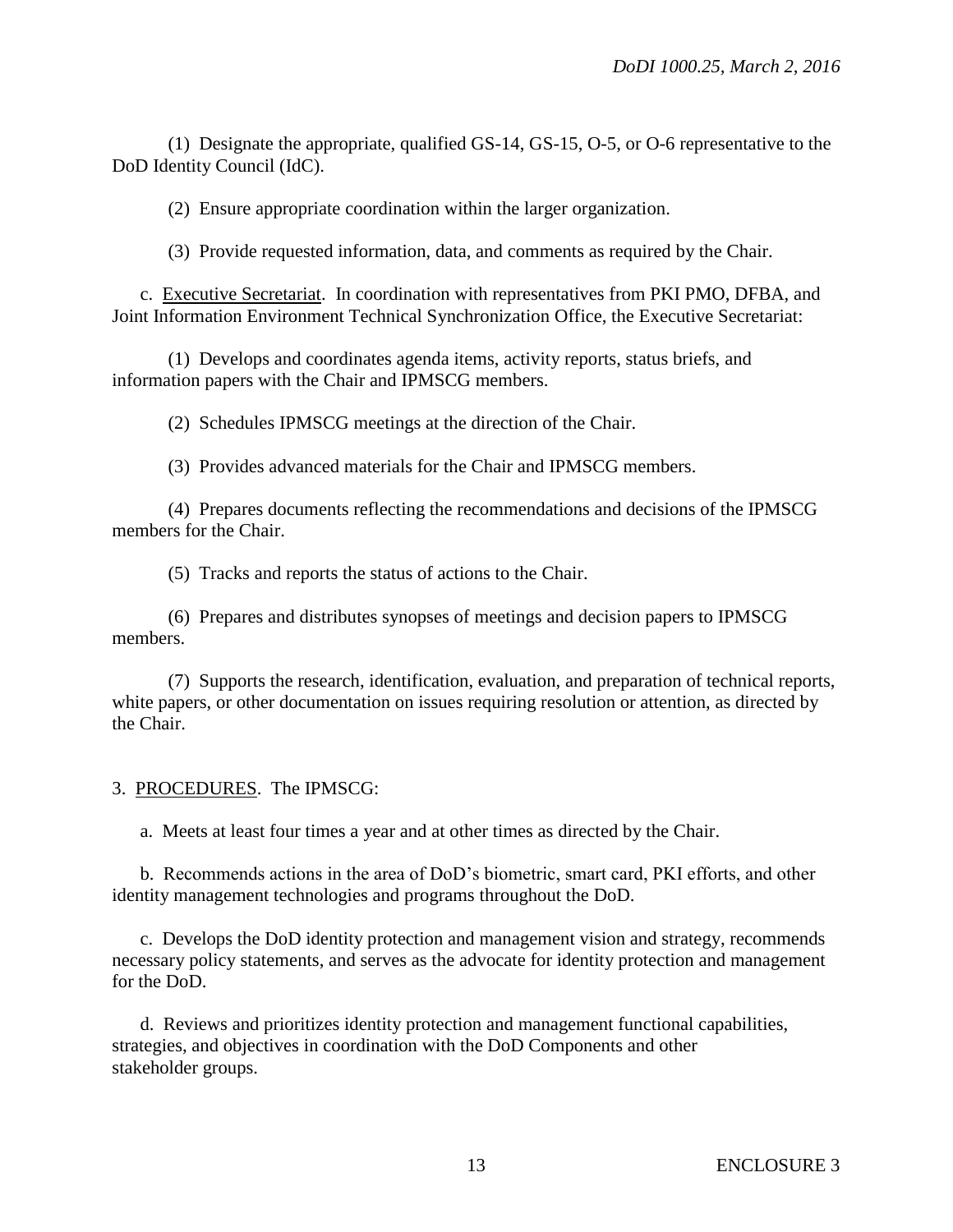e. Advances the integration and execution of DoD identity protection and management efforts.

f. Recommends, promotes, integrates, and uses federal, national, and international standards and common commercial practices for all identity protection and management tools (e.g., smart cards, PKI, and biometrics) for physical and logical access to maximize interoperability among information systems and applications to enable industry to meet DoD technology needs.

g. Directs configuration management of identity protection and management solutions, including tools and applications.

h. Leverages identity protection and management best practices and solutions to enhance readiness, improve warfighting and warfighting support processes, and ensure necessary security and privacy.

i. Develops and uses outcome-based performance metrics in implementing identity protection and management solutions.

j. Provides guidance to identity protection and management (e.g., DMDC for smart cards, PKI PMO for PKI, DFBA for biometrics, and Joint Information Environment Technical Synchronization Office for DoD IdAM). Reviews and endorses program management documentation.

k. Reviews identity protection and management reports or findings from external authorities (including, but not limited to, the Government Accountability Office and Congress). If necessary, coordinates responses or reviews reports and recommendation for designated OSD lead PSA to external organization on identity protection and management topics.

l. Ensures security and privacy issues are addressed in the DoD's identity protection and management efforts in the collection, use, maintenance, and dissemination of personally identifiable information in accordance with References (g), (h) and (i), and section 552a of Title 5, United States Code, DoDD 5400.11, DoD 5400.11-R, DoDI 5200.01, and DoDI 5200.02 (References (p) through (t), and Volumes 1 through 4 of DoDM 5200.01 (Reference (u))

m. Uses a risk management framework to analyze alternatives and make appropriate recommendations.

n. Establishes and disestablishes identity protection and management work groups and subwork groups as appropriate. Manages, reviews, and approves the efforts and products of these work groups.

o. Establishes the process to coordinate identity protection and management documents (e.g., implementation guides and protection profiles).

p. Ensures that identity protection and management efforts comply with the cybersecurity component of the DoD Information Networks architecture.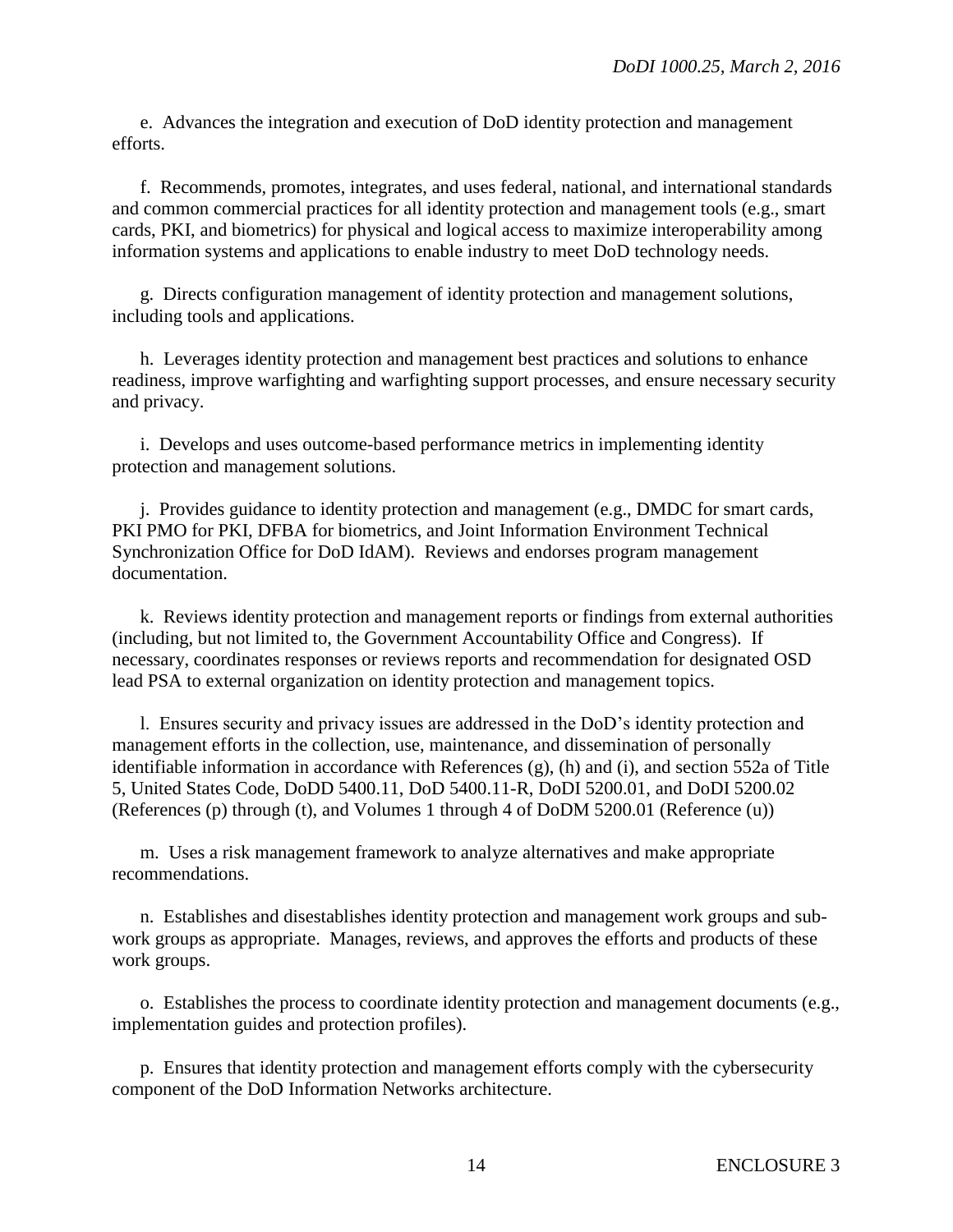q. Oversees the Joint Requirements Oversight Council (JROC)-delegated responsibilities for the requirements review and approval process for the DoD PKI program. The IPMSCG considers cost, schedule, and performance impacts during requirements analysis and ensures any changes to requirements are fully analyzed to properly inform program management and risk decision making. In accordance with the Joint Requirements Oversight Council Memorandum 091-09 (Reference (v)):

(1) Oversees and integrates DoD-wide policy, capabilities, and strategy for managing physical and virtual identities within the DoD and sharing those attributes with DoD asset owners and mission partners across the DoD Information Networks architecture.

(2) Oversees and approves the DoD PKI program's requirements validation process within the boundaries set by the JROC.

(3) Reviews and approves requirements prioritization.

(4) Aligns oversight activity with planning, programming, budgeting, and execution processes, and provides feedback to the JROC if the cost, schedule, and performance of the DoD PKI program cannot be executed within the boundaries established by the JROC

r. Maintains a configuration management process for the CAC and its related components to monitor DoD compliance with Homeland Security Presidential Directive 12, Federal Chief Information Officers Council Roadmap, and Federal Information Standards Publication 201-2 (References (w) through (y)).

s. Monitors the CAC and identity protection related activities outlined in Reference (o).

t. Oversees the activity of DoD IdC in accordance with the DoD IdC Charter (Reference (z)).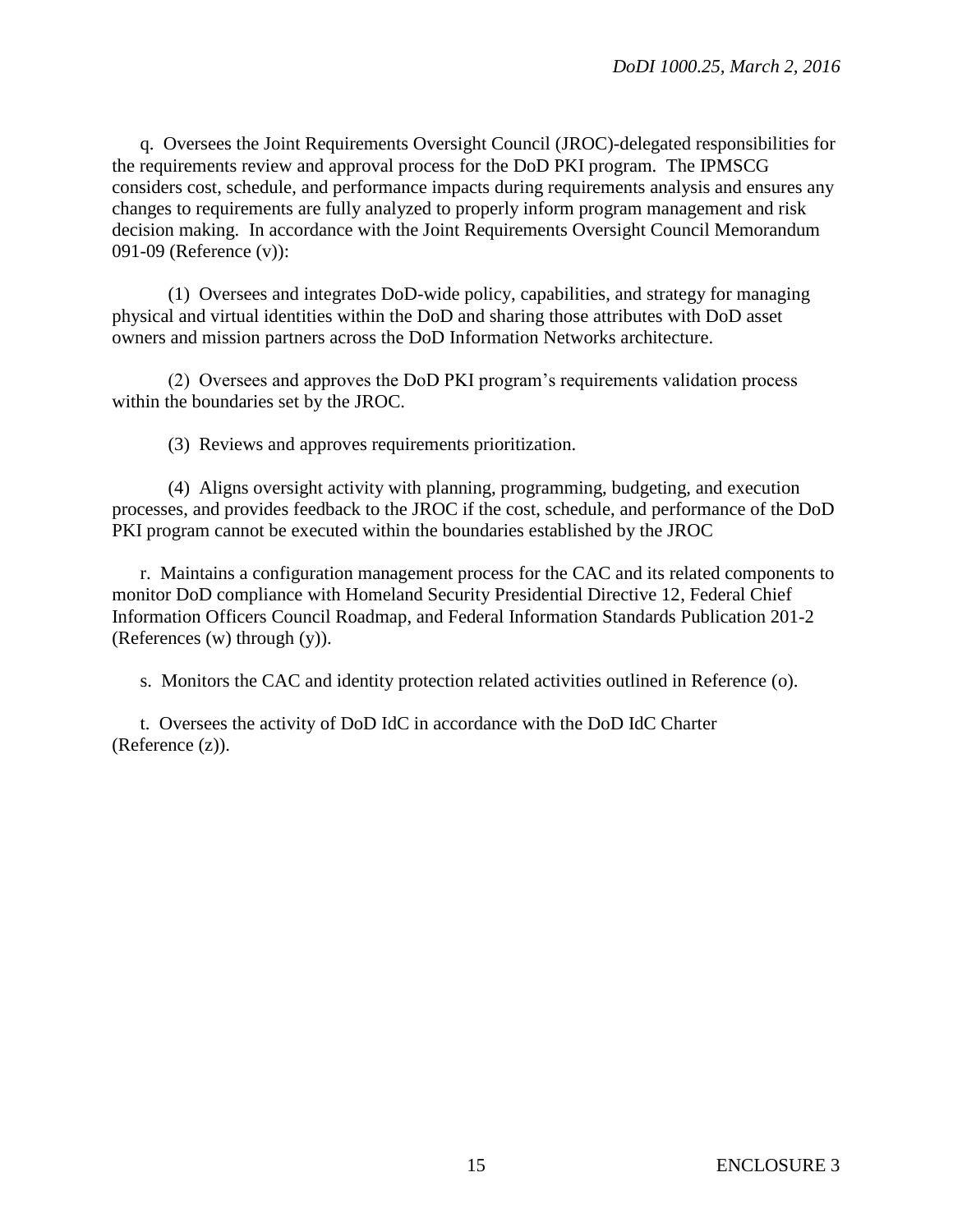# **GLOSSARY**

# PART I. ABBREVIATIONS AND ACRONYMS

| ASD(HA)       | Assistant Secretary of Defense for Health Affairs                     |
|---------------|-----------------------------------------------------------------------|
| ASD(M&RA)     | Assistant Secretary of Defense for Manpower and Reserve Affairs       |
| <b>DEERS</b>  | Defense Enrollment Eligibility Reporting System                       |
| <b>DFBA</b>   | Defense Forensics and Biometrics Agency                               |
| <b>DMDC</b>   | Defense Manpower Data Center                                          |
| DoD CIO       | Department of Defense Chief Information Officer                       |
| <b>DoDD</b>   | DoD directive                                                         |
| <b>DoDHRA</b> | Department of Defense Human Resources Activity                        |
| DoDI          | DoD instruction                                                       |
| ID            | identification                                                        |
| IdAM          | identity and access management                                        |
| <b>IdC</b>    | <b>Identity Council</b>                                               |
| <b>IPMSCG</b> | <b>Identity Protection and Management Senior Coordinating Group</b>   |
| <b>JROC</b>   | Joint Requirements Oversight Council                                  |
| <b>NOAA</b>   | National Oceanic and Atmospheric Administration                       |
| <b>ODCMO</b>  | Office of the Deputy Chief Management Officer                         |
| PIP           | personnel identity protection                                         |
| PKI           | Public Key Infrastructure                                             |
| <b>PMO</b>    | Program Management Office                                             |
| <b>PSA</b>    | <b>Principal Staff Assistant</b>                                      |
| <b>RAPIDS</b> | Real-time Automated Personnel Identification System                   |
| <b>USCG</b>   | <b>United States Coast Guard</b>                                      |
| USD(AT&L)     | Under Secretary of Defense for Acquisition, Technology, and Logistics |
| USD(C)/CFO    | Under Secretary of Defense (Comptroller)/Chief Financial Officer,     |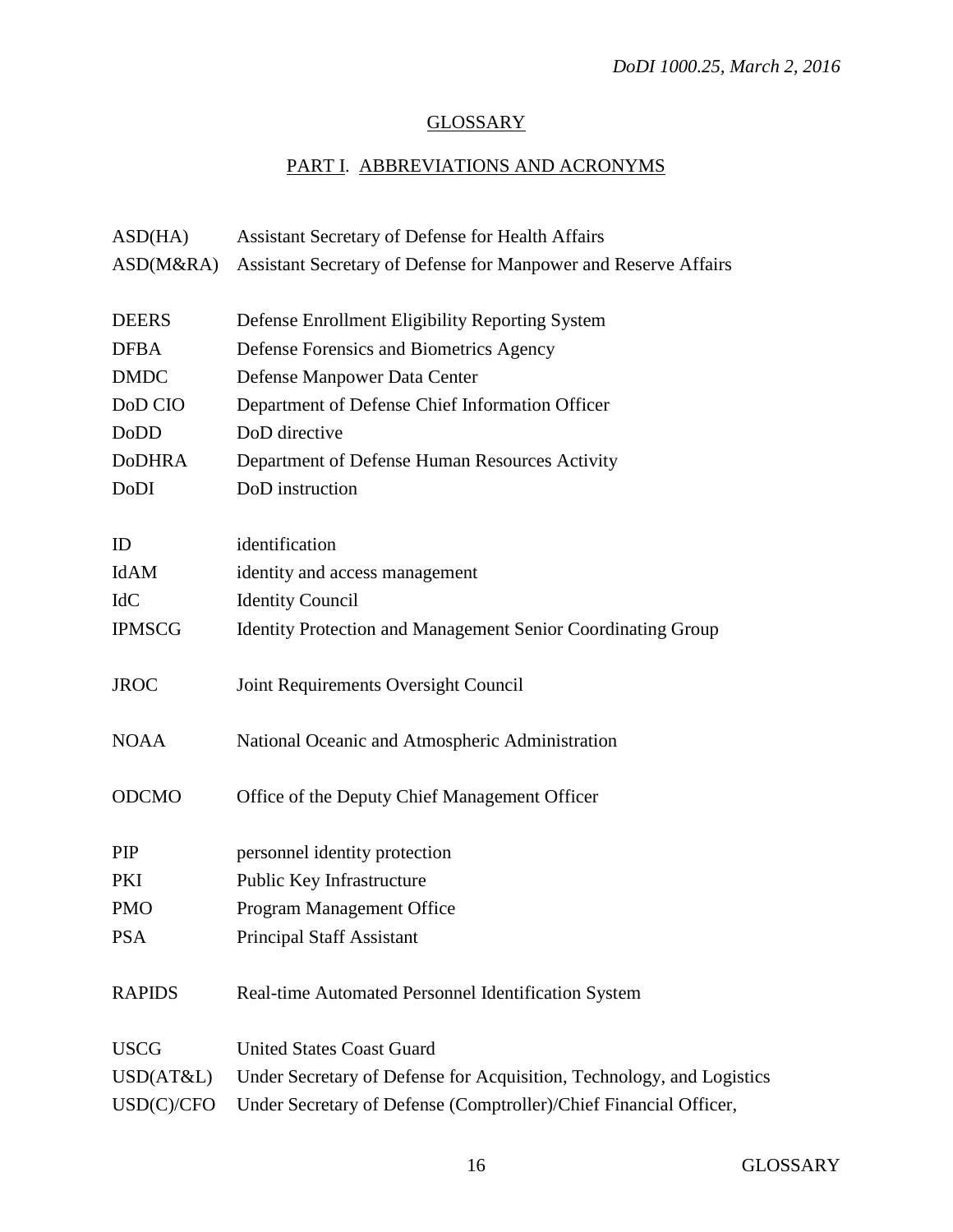|              | Department of Defense                                  |
|--------------|--------------------------------------------------------|
| USD(I)       | Under Secretary of Defense for Intelligence            |
| $USD(P\&R)$  | Under Secretary of Defense for Personnel and Readiness |
| <b>USPHS</b> | United States Public Health Services                   |

# PART II. DEFINITIONS

Unless otherwise noted, these terms and their definitions are for the purposes of this instruction.

authoritative data source. A recognized or official data production source with a designated mission statement, or source, or product to publish reliable and accurate data for subsequent use by customers. An authoritative data source may be the functional combination of multiple, separate data sources.

DEERS. The authoritative data repository for identity information. DEERS will be used to verify an individual's identity, affiliation with the DoD, and eligibility for benefits, privileges, and entitlements.

DoD credentialed person. Individual seeking to possess or possessing DoD ID cards, other federal agencies' Reference (w)-compliant credentials, or locally-issued, physical access only badges who are authorized access to DoD installations or bases.

DoD Information Networks. Defined in Joint Publication 1-02 (Reference (aa)).

IdAM. The policies, processes, architectures, standards, systems, and data that integrate person and non-person entity digital identity management, credentialing, authentication, authorization, and access management.

identity management. A business function that securely authenticates an individual, device, application or service to validate identity, DoD affiliation, and validity of a credential.

personally identifiable information. Defined in Reference (p).

PIP. A business process that authenticates individual identity. This process involves:

A binding of the identity to an identity protection system through the issuance of a DoD ID credential.

The linkage of the ID credential to the individual through use of uniquely identifying characteristics and a personal ID number.

Digital authentication of the ID credential linkage to the individual.